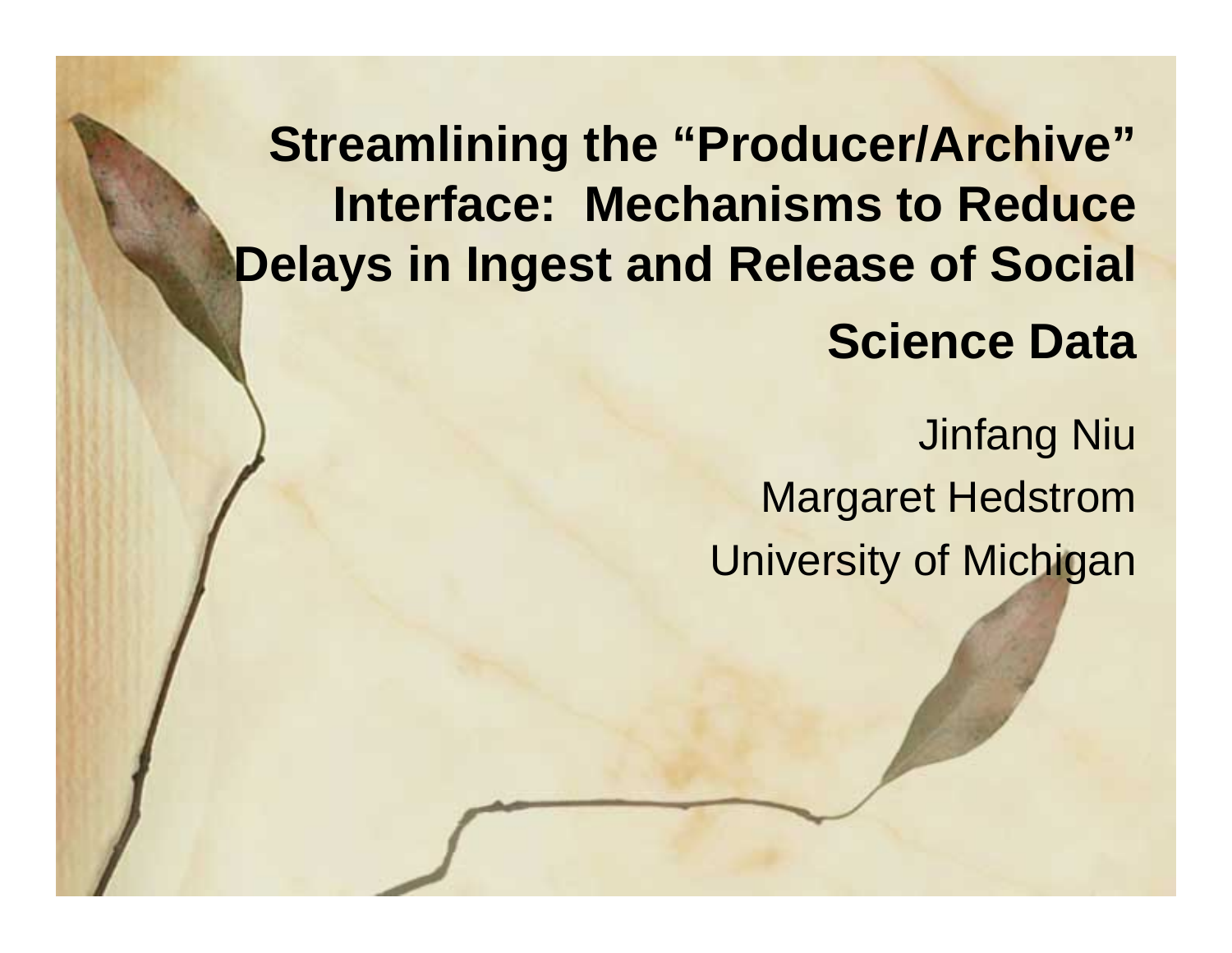# **Outline**

**Background** 

Research questions

Methodology

C.

Findings & discussions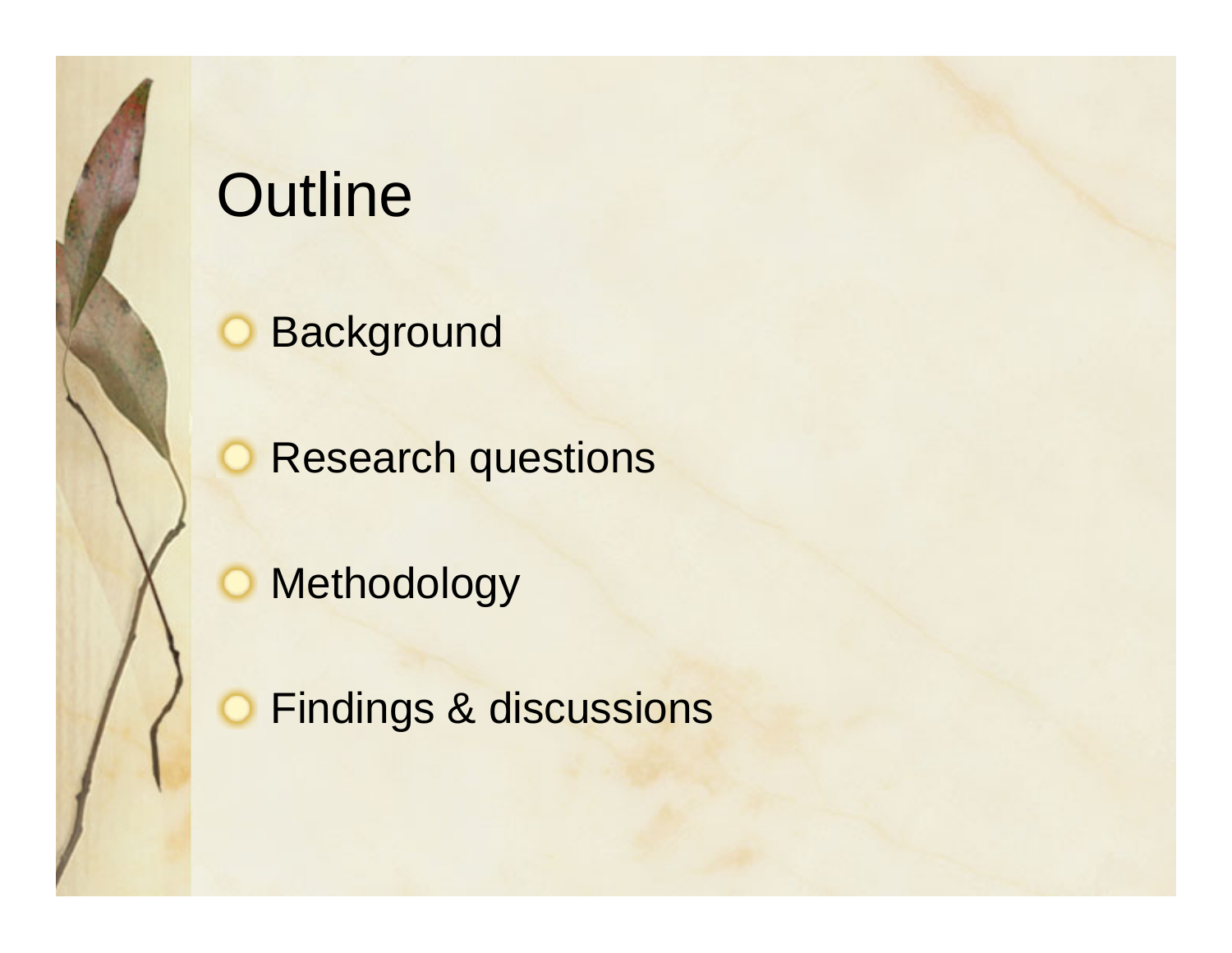# Data sharing is a growing concern

Government policies **OECD** FOIA

Funding agencies NIH, NSF, ESRC

Journals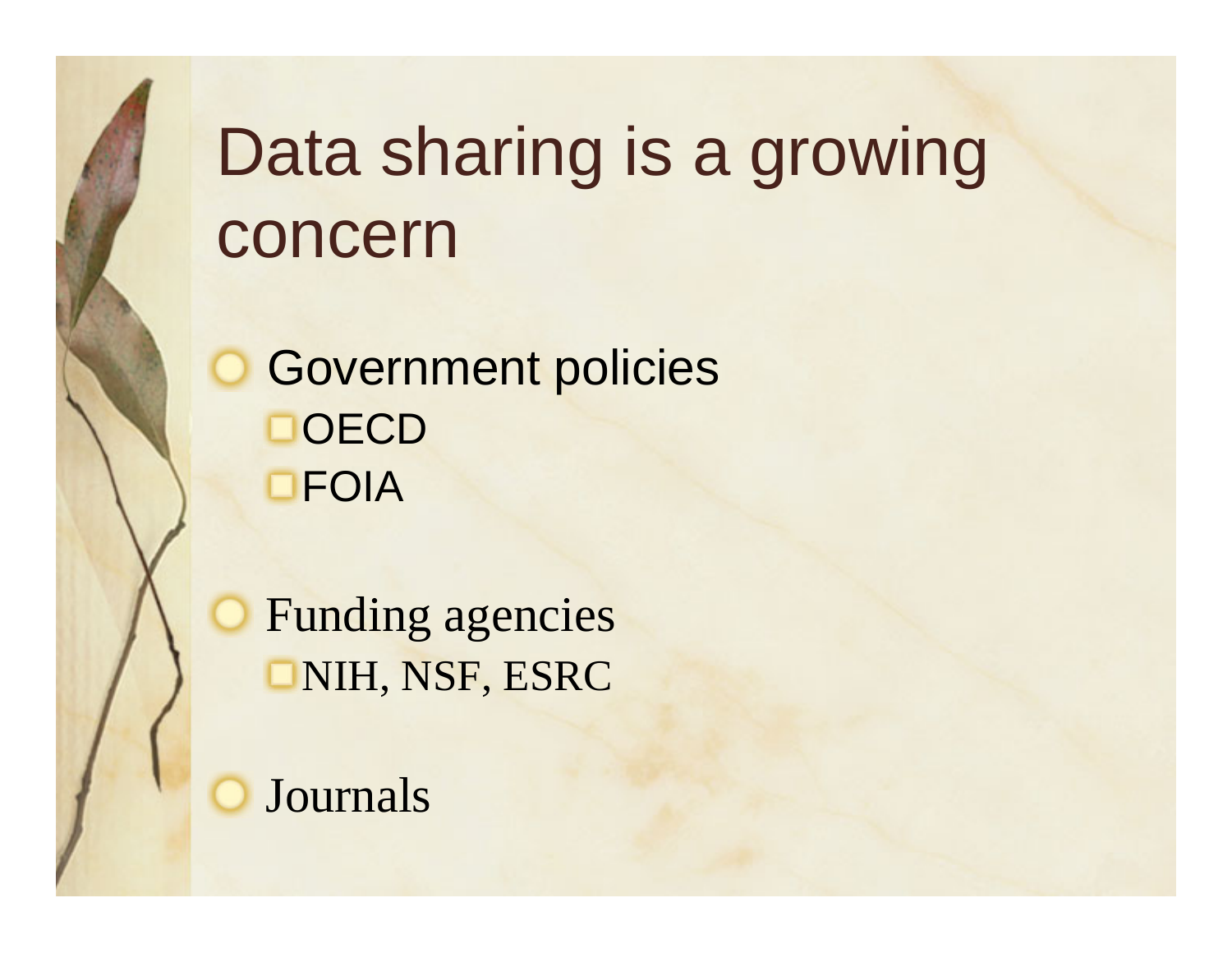### **Sharing data through data archives**

Long-term preservation

Data archivists help both depositors and users

Make it possible for meta-analysis

Improve the visibility and possibly the citation rate of data.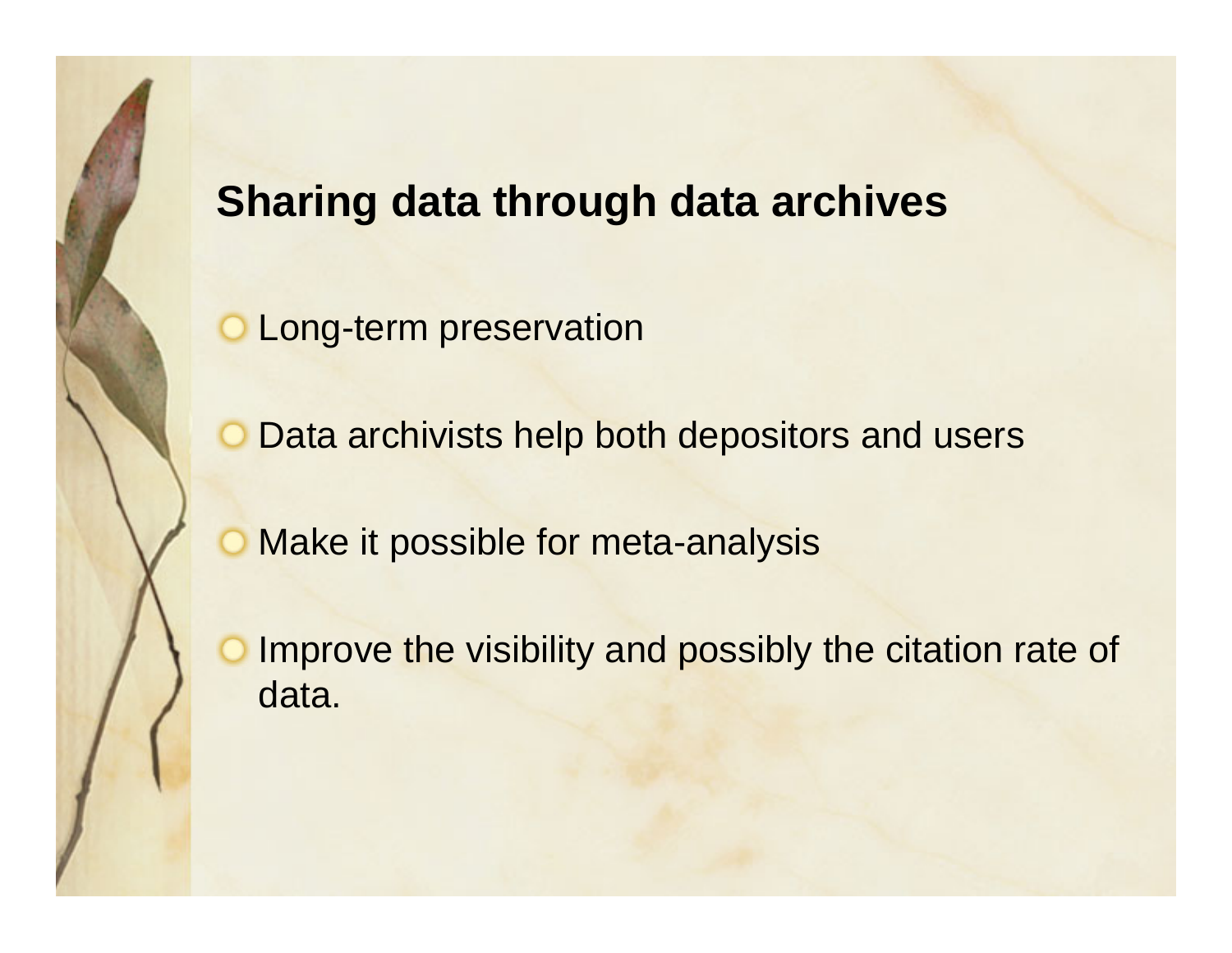## **Sharing model through data archives**

**Depositors** 

(Prepare & deposit)

Archive

(process & disseminate)

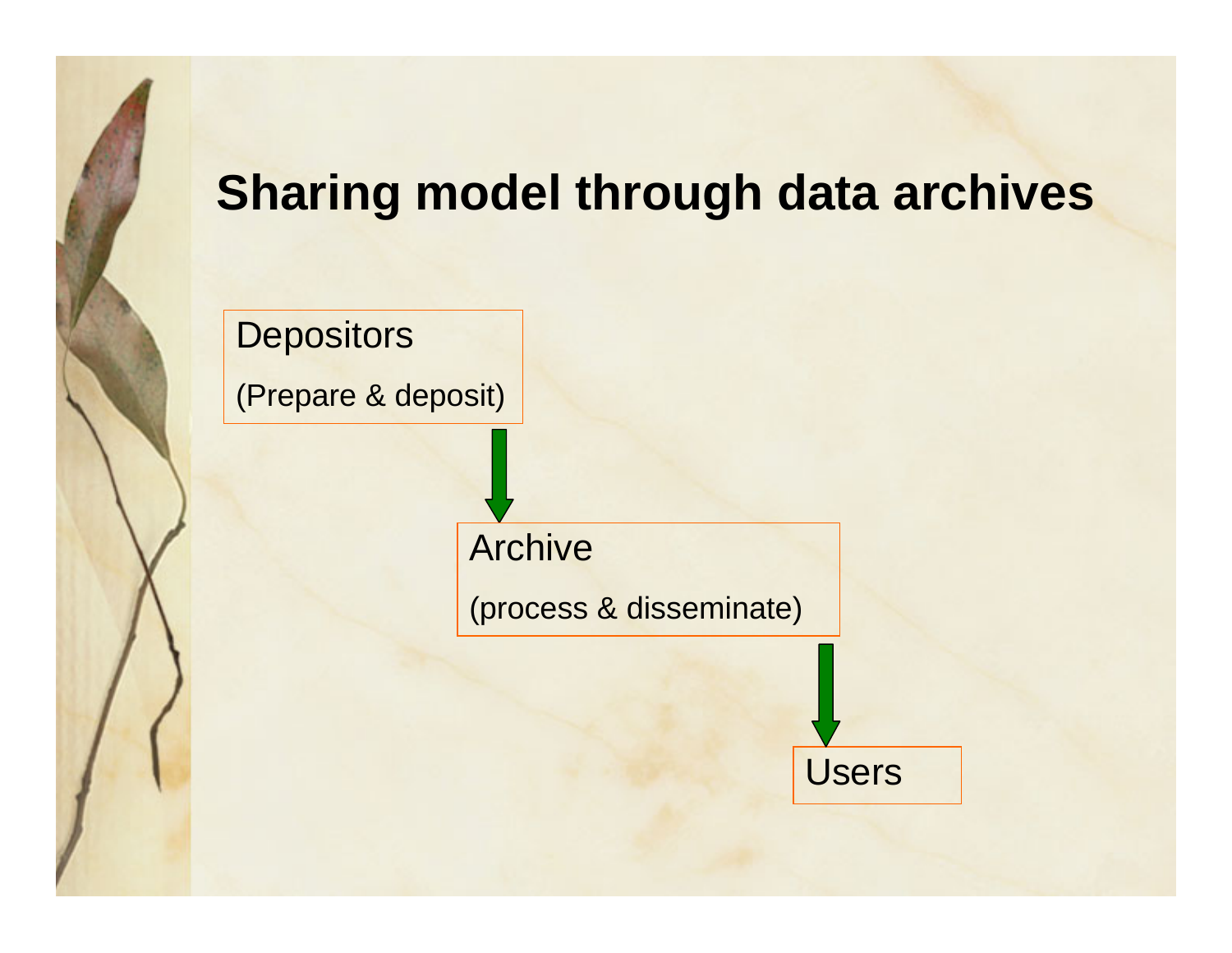## **Good data archiving practice**

#### Data producers

- Deposit in the appropriate data archive
- **D** Prepare data well
- **Deposit in a timely manner**

#### Data archive

Processes and releases data for public use as soon as possible

#### Users

**□ Gain access to deposited data as soon as possible Use data without too many difficulties**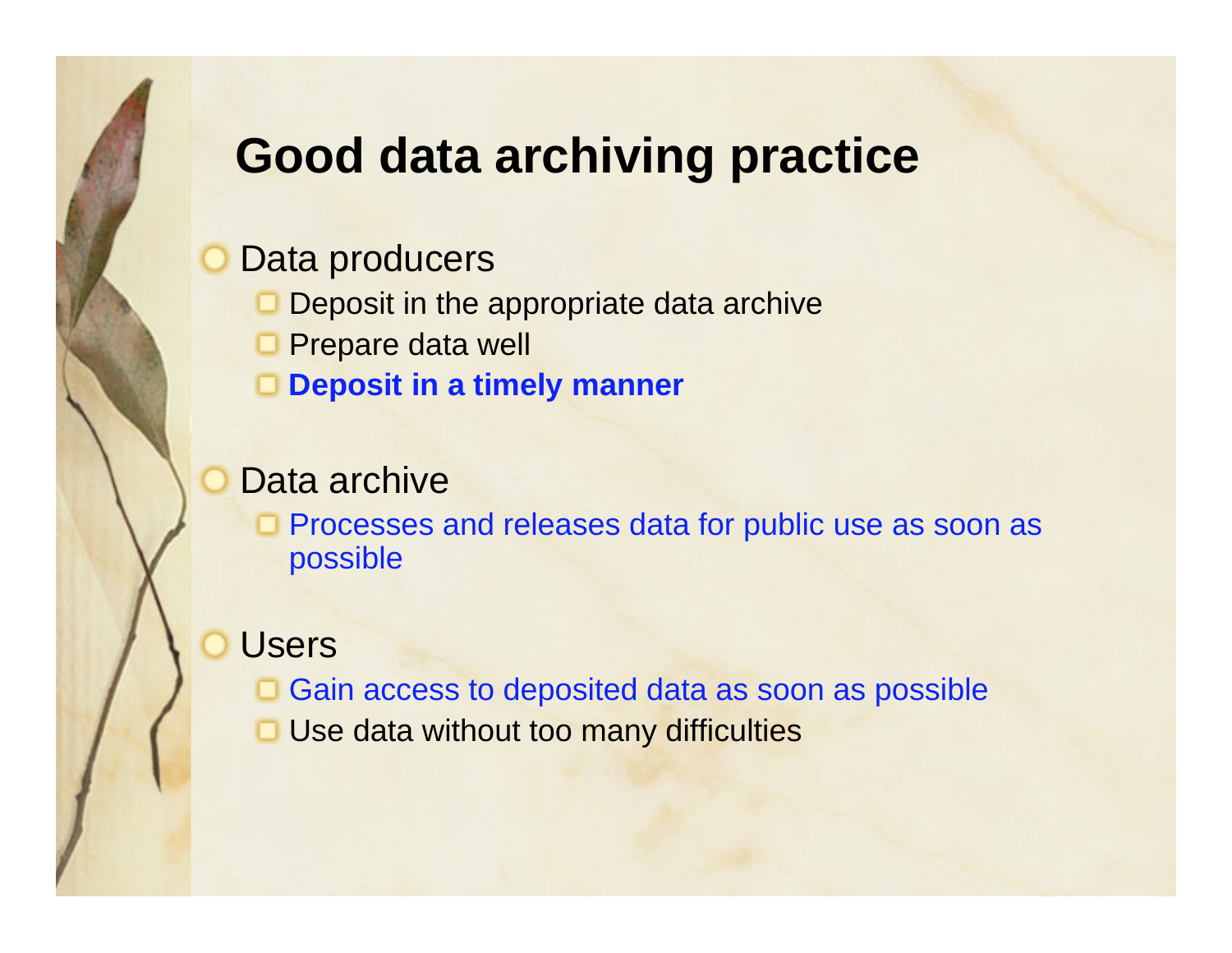## Research questions

Do producers deposit data in a timely manner?

How quickly does the archive release data to the public?

What causes the delays?

How to improve the situation?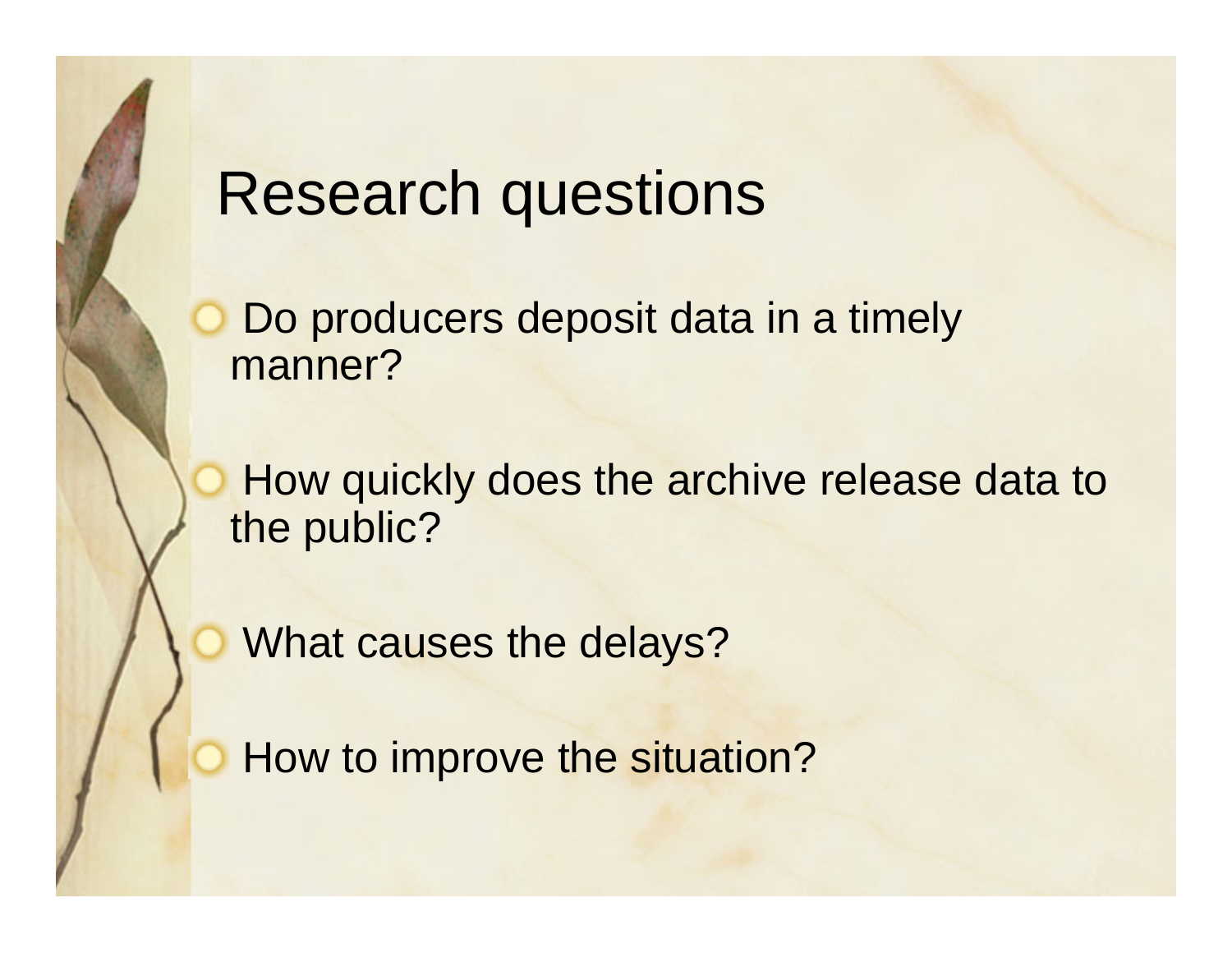# Methodology

Analysis of delays ( $n = 184$  data sets) Deposit Delays Processing Delays

#### Causes

Submission and processing procedures

Incentive issues for depositors

Proposed Solutions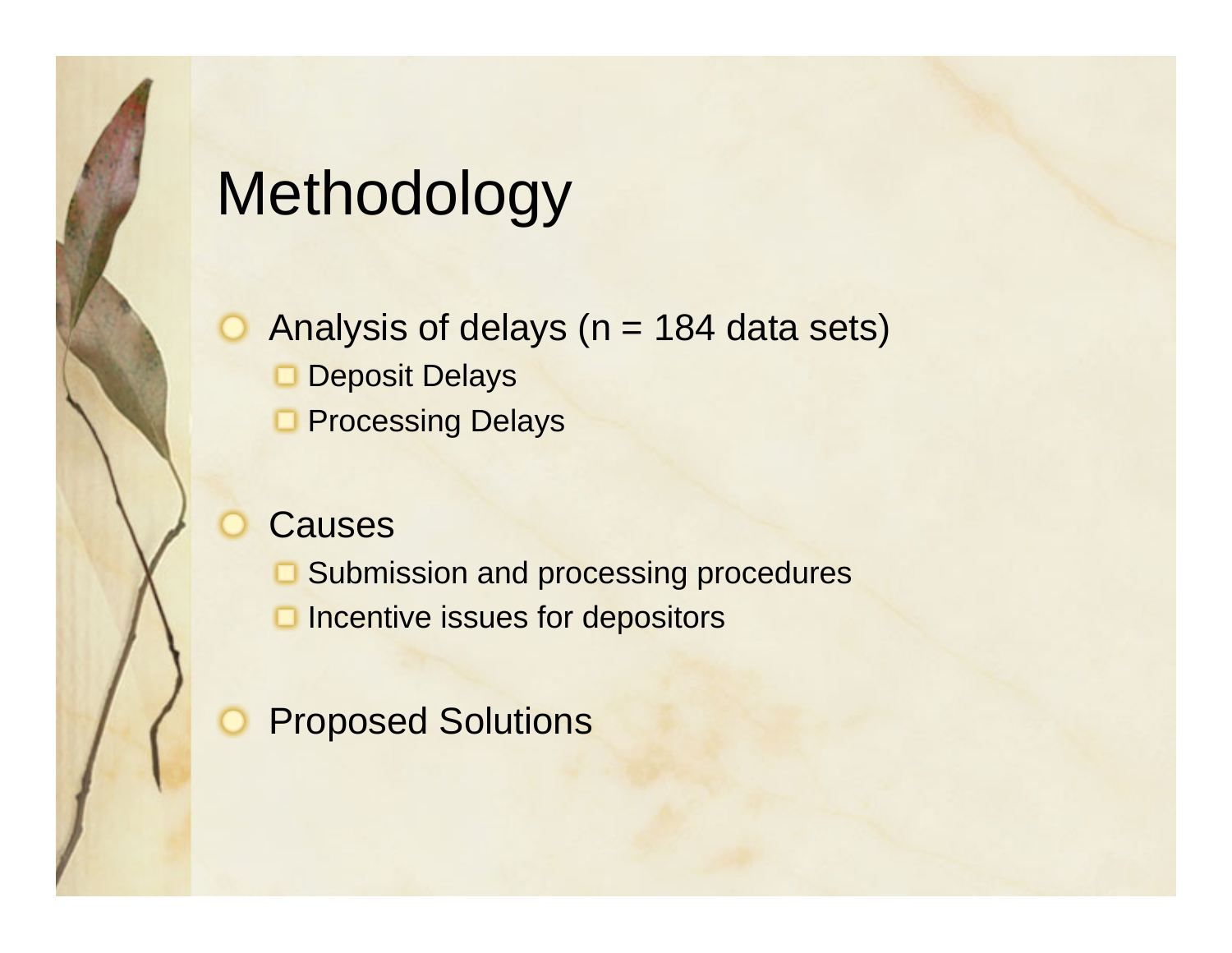# **Delays**

Deposit delay the number of days between the date a grant was closed and the date that the data archive received the data.

## Processing delay

the number of days between the date when the data arrive at the archive and the date when the data is released to the public.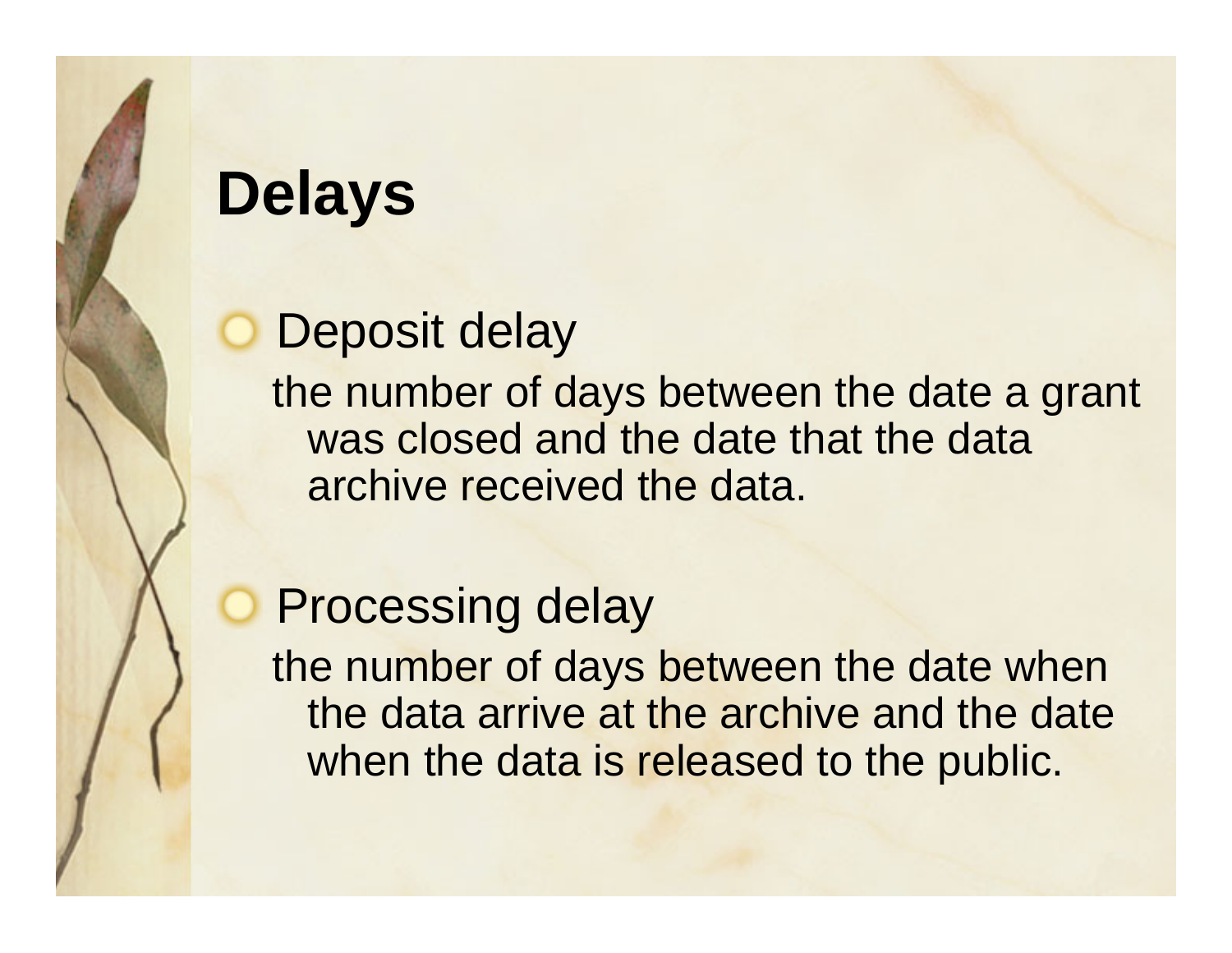# Delays (in days)

|                         | <b>Mean</b> | <b>Median</b> | Min   | <b>Max</b> |
|-------------------------|-------------|---------------|-------|------------|
| <b>Deposit</b><br>delay | 767         | 664           | $-27$ | 2630       |
| Processing<br>delay     | 355         | 276           | 20    | 1187       |
| <b>Total</b>            | 1160        | 1122          | 263   | 2846       |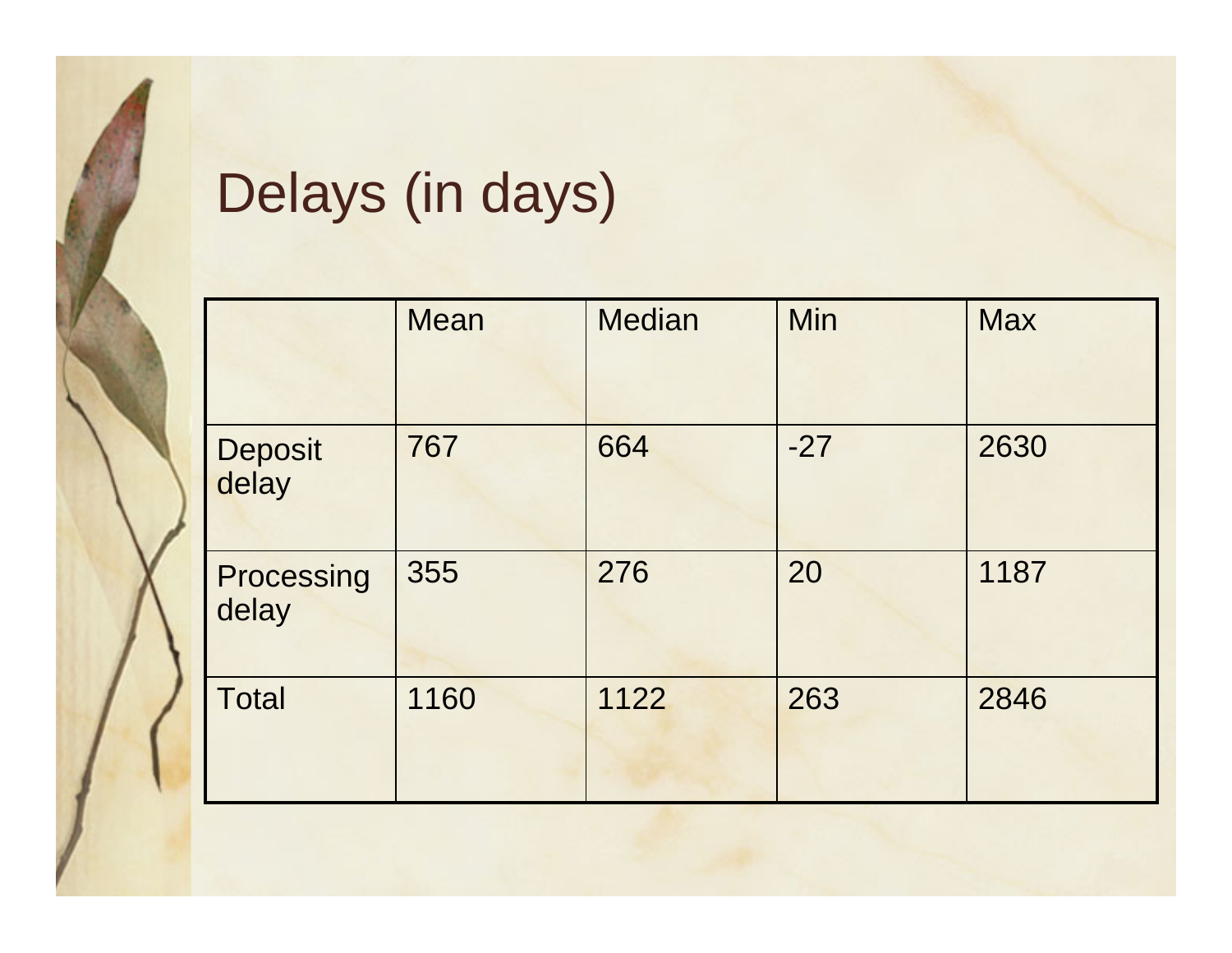## Causes of deposit delay

Two-step submission procedure

Data depositor **Funding agency** archive

No clear timeline for deposit

No effective incentive mechanisms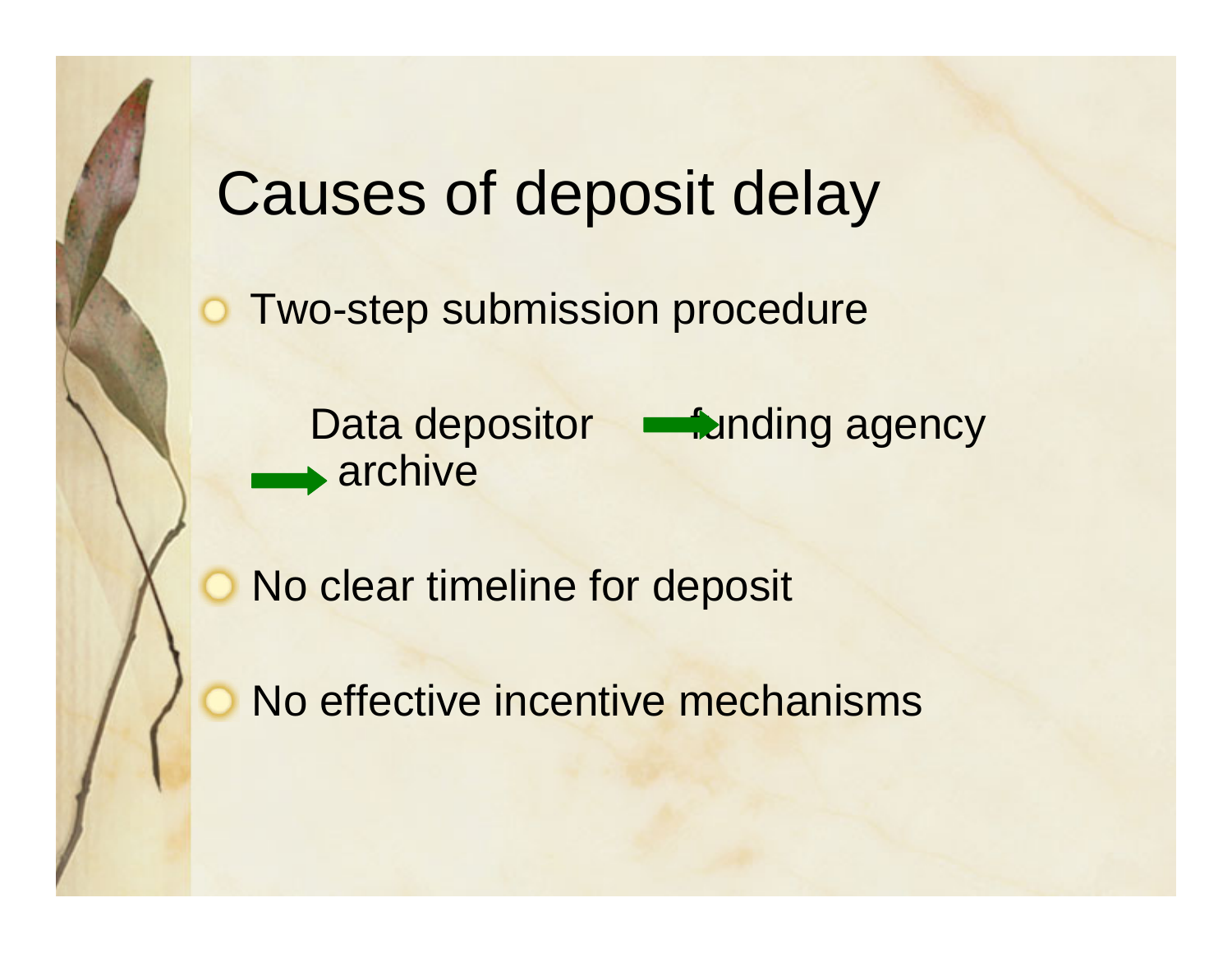# Processing Delay vs. Actual Processing Time (in days)

|                               | <b>Mean</b> | <b>Median</b> | min | max  |
|-------------------------------|-------------|---------------|-----|------|
| <b>Processing time</b>        | 10          | 7.5           |     | 45   |
| <b>Processing delay   355</b> |             | 276           | 20  | 1187 |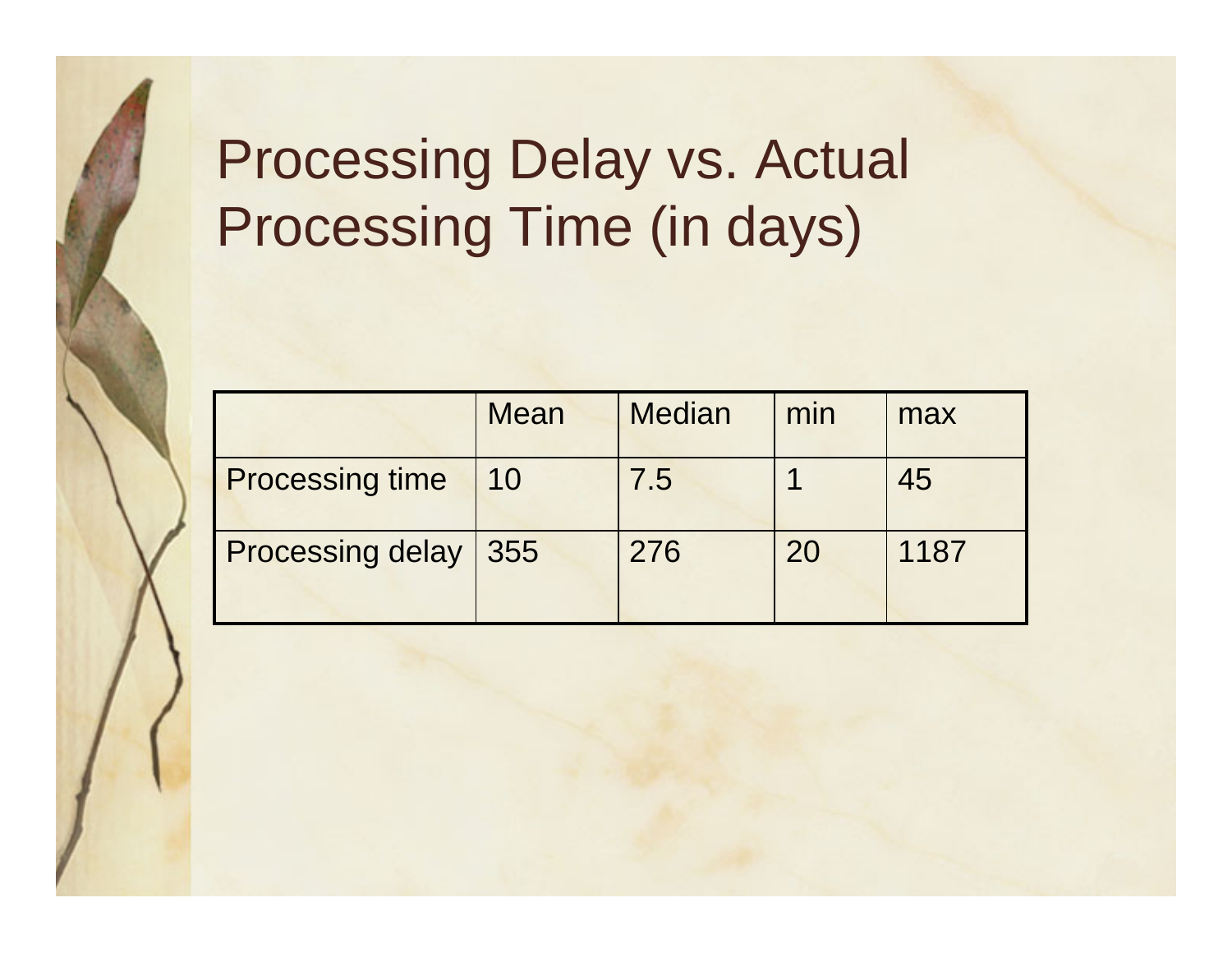## Causes of processing delays

Depositors submit incomplete data and documentation

Depositors review the processed data.

Funding agency delays transmission of final reports to the data archive

Extremely large data sets require more time to process and delay processing of other data sets in the queue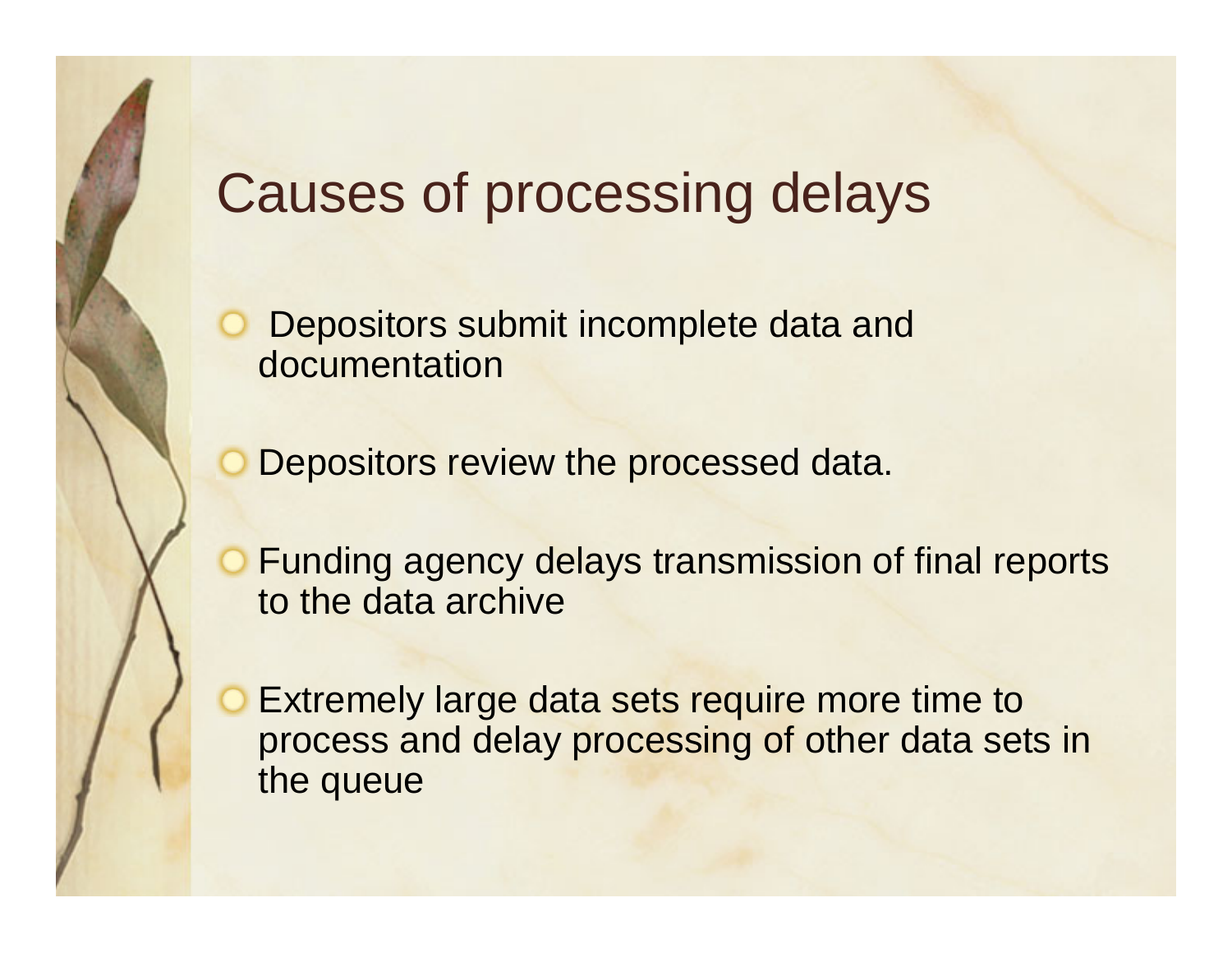Proposed solutions - 1: Streamline submission process

Change the data submission procedure

Stipulate a clear timeline for deposit

Improve the awareness and availability of documentation guidelines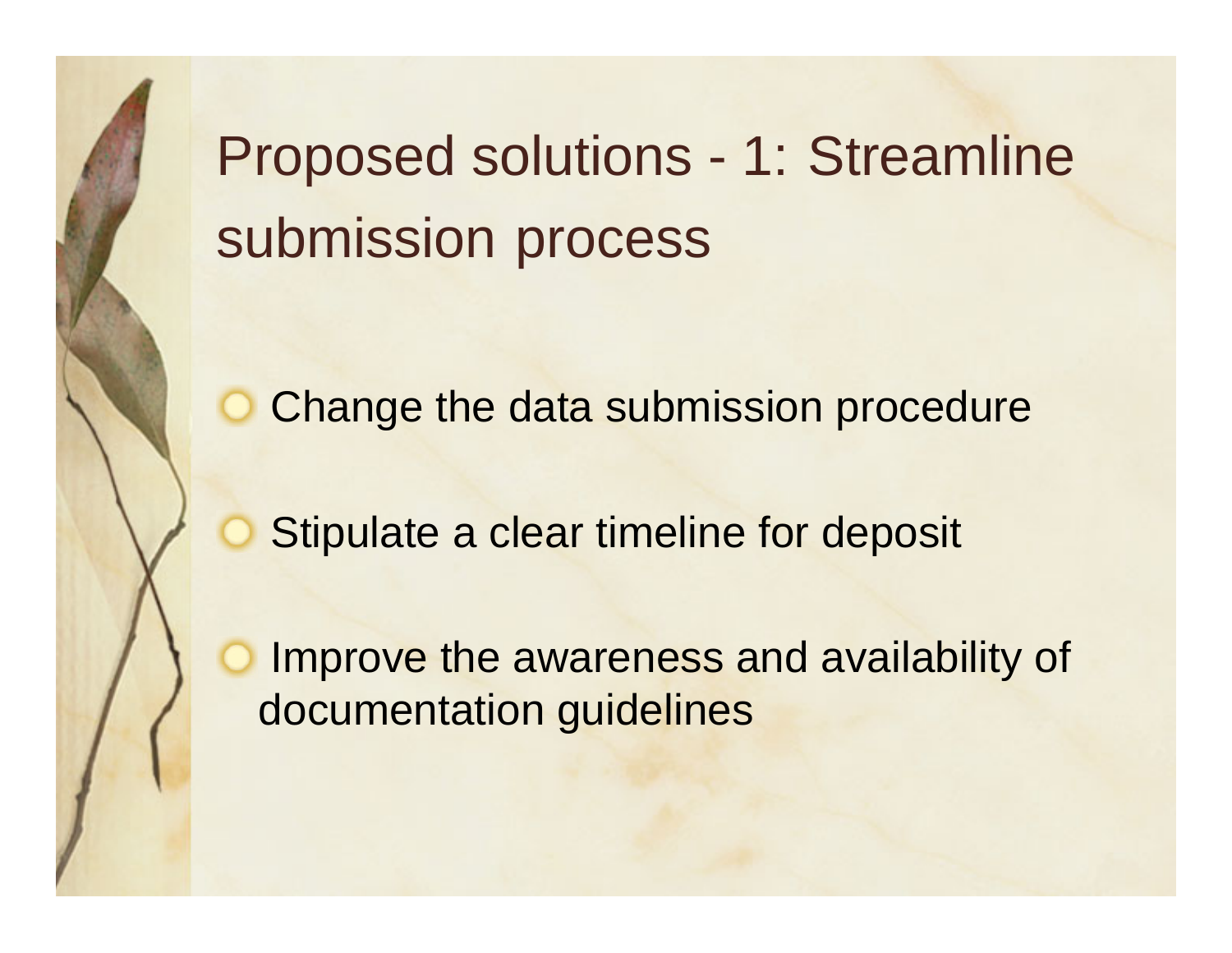## Proposed solutions - 2: Incentives

#### Punishment

Coercive and uniform

Pros and cons:

**O** Makes all data accessible to the public.

All data producers have to prepare and deposit data to avoid punishment even if their data sets are not likely to be used.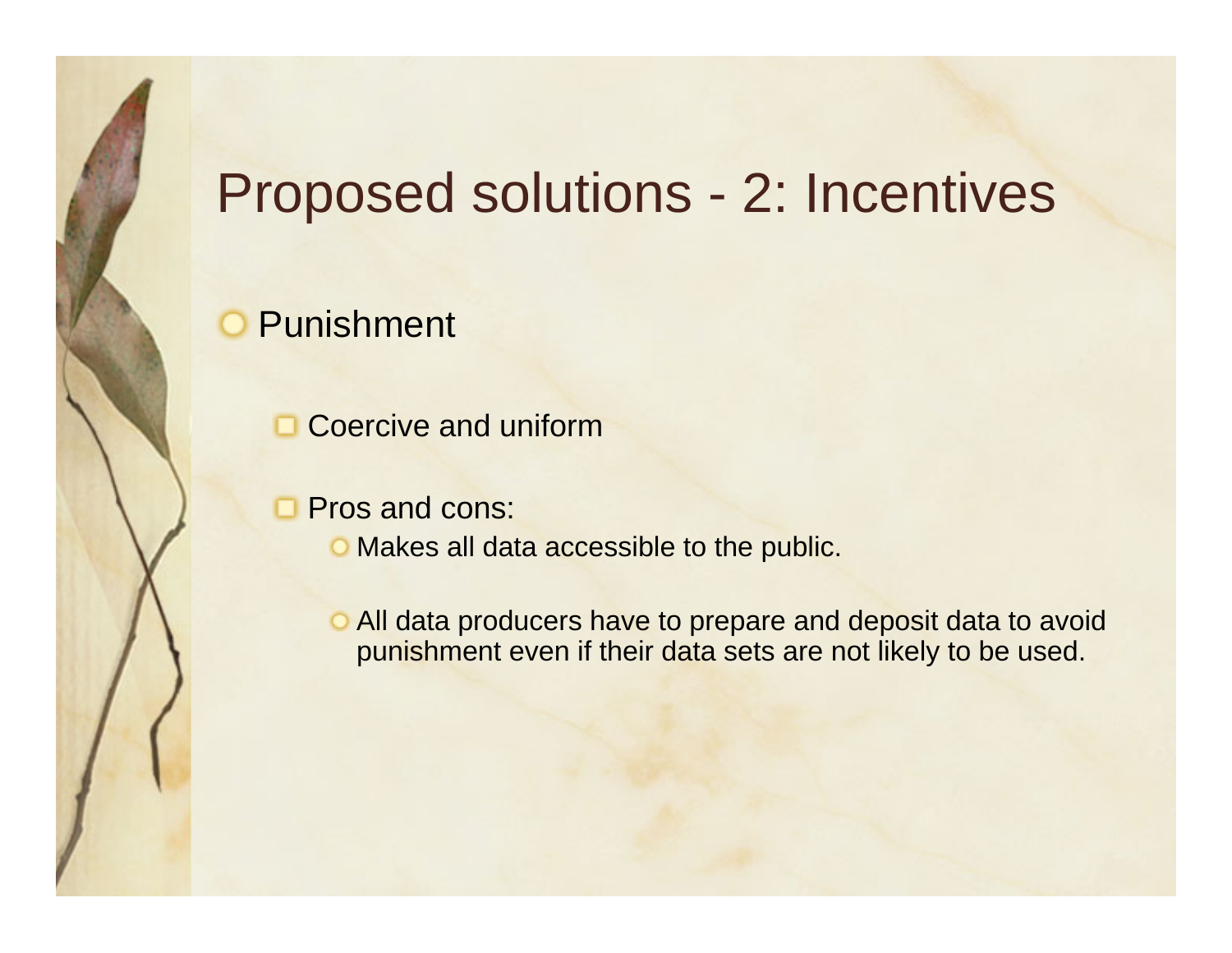**Cumulative and Average Monthly Access Rates for the 10 Most Frequently (Top 10) and 10 Least Frequently (Bottom 10) Accessed Data Sets.**

| <b>Cumulative</b> |           | Average (per month) |           |  |
|-------------------|-----------|---------------------|-----------|--|
| Top 10            | Bottom 10 | Top 10              | Bottom 10 |  |
| 5185              | 27        | 1037                | 3         |  |
| 2345              | 25        | 260                 | 2.8       |  |
| 2234              | 24        | 319                 | 2.7       |  |
| 1651              | 24        | 183                 | 2.7       |  |
| 1623              | 23        | 232                 | 2.6       |  |
| 1328              | 21        | 148                 | 2.3       |  |
| 1267              | 20        | 271                 | 2.2       |  |
| 1229              | 16        | 137                 | 1.8       |  |
| 932               | 14        | 104                 | 1.6       |  |
| 851               | 11        | 95                  | 1.2       |  |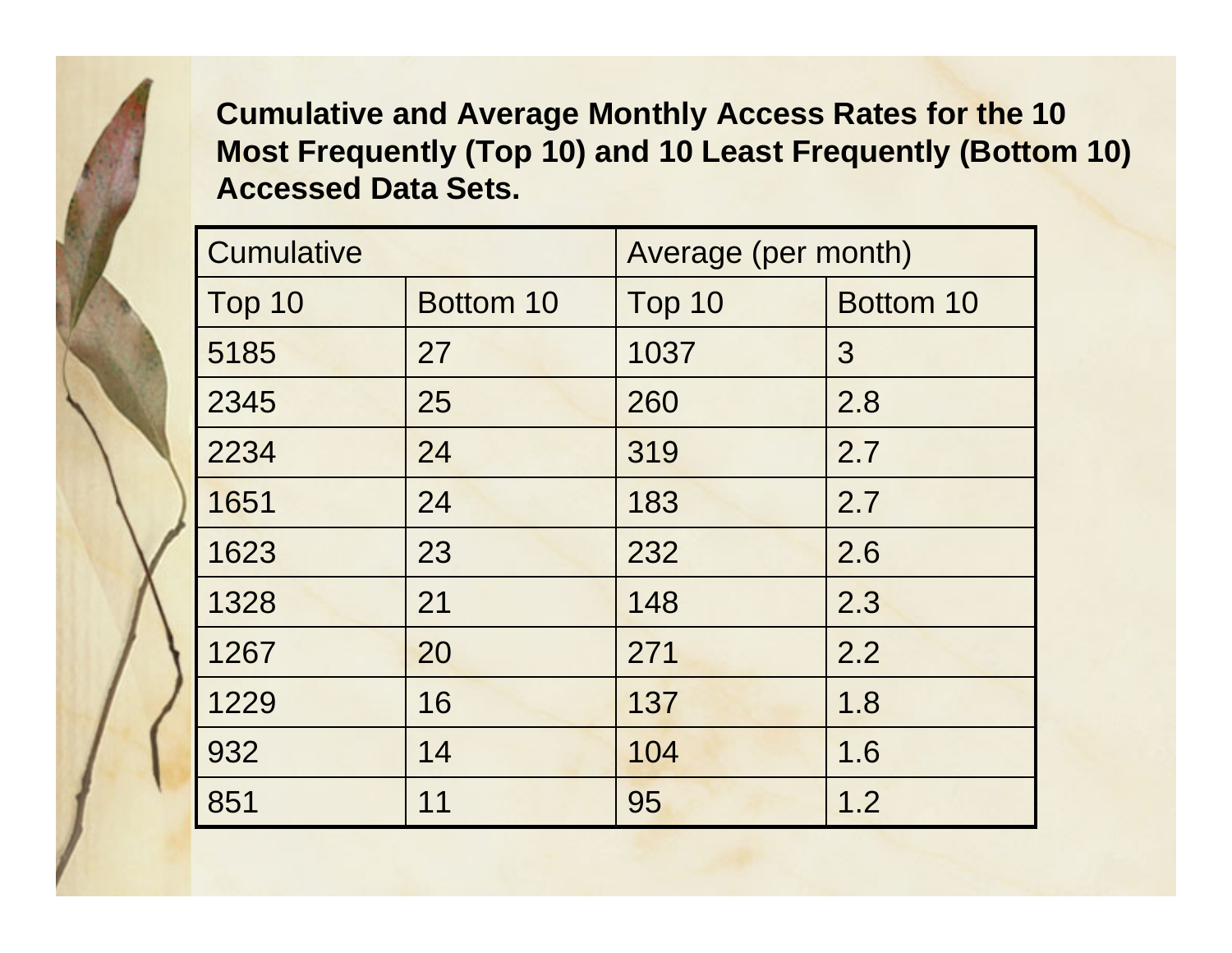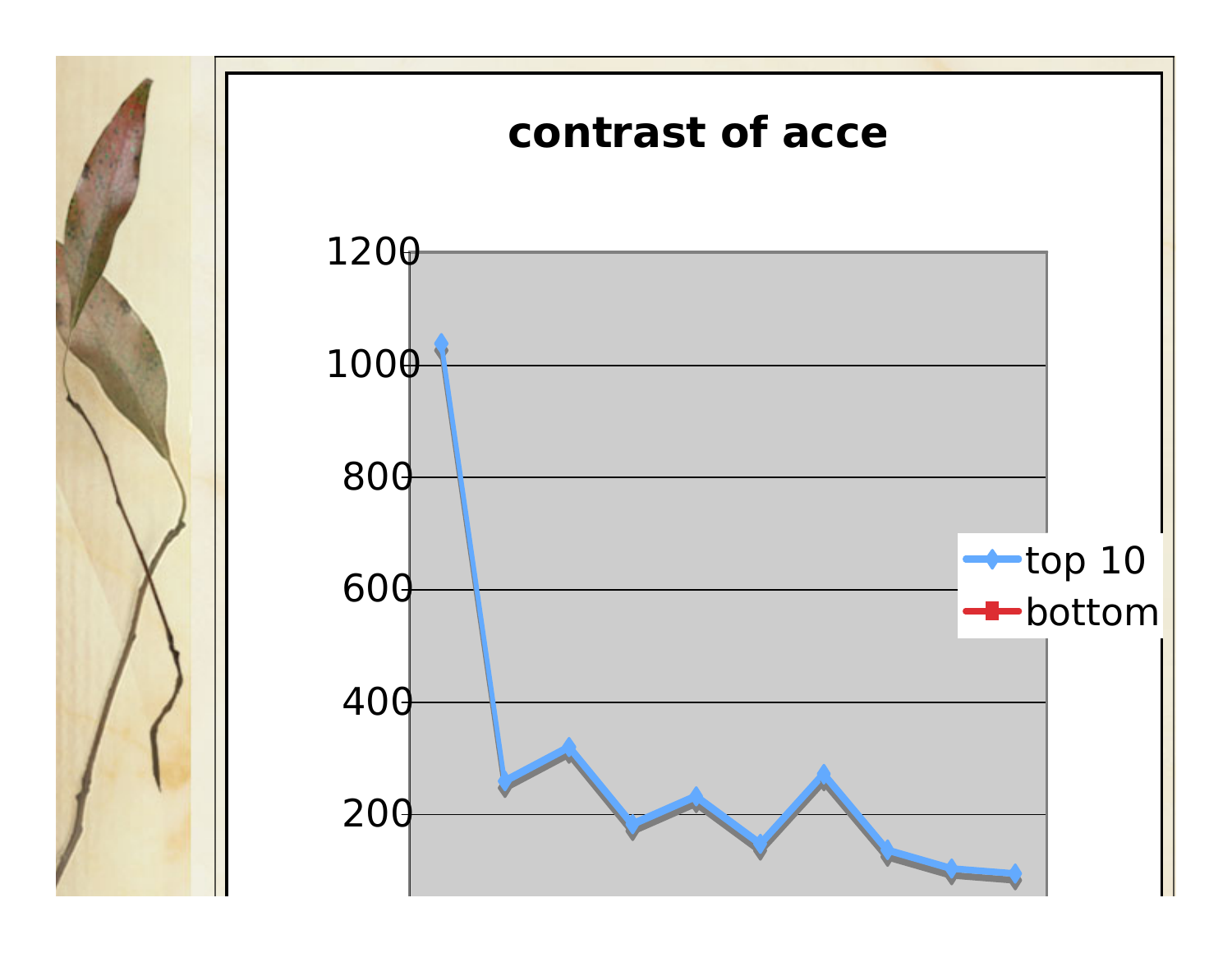## Proposed solutions - 2: Incentives

Rewards

Inducive and selective

Pros and cons:

**O** Related to the actual use of data

Difficult to anticipate actual use.

O Not all data are accessible to the public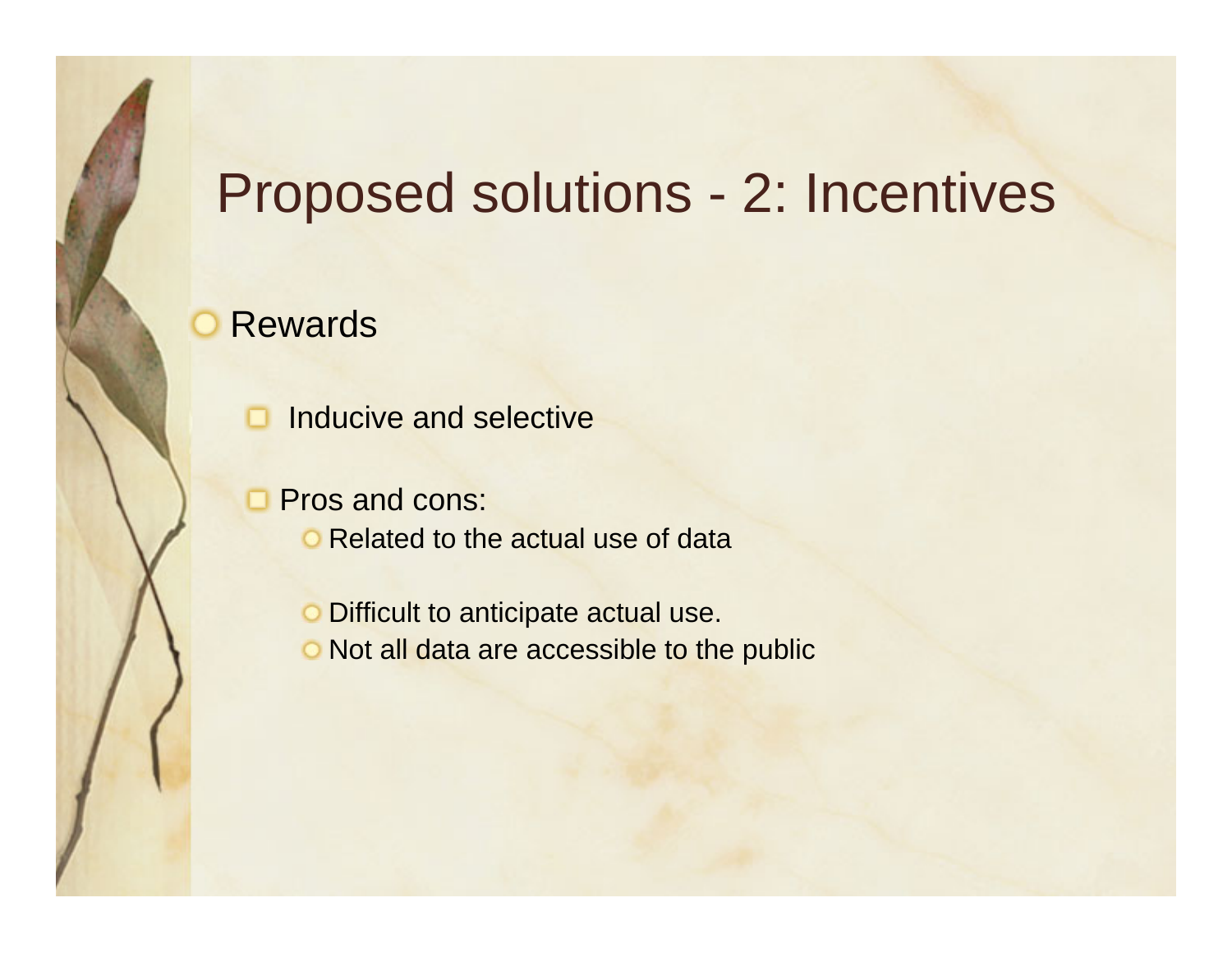# Future research

## Exploration of appropriate punishment & reward mechanisms

#### Proposed mechanisms

- **Hold back a portion of grant funding**
- **O** Make future funding contingent on data deposit
- Citation of data
- Include data deposit in performance evaluation